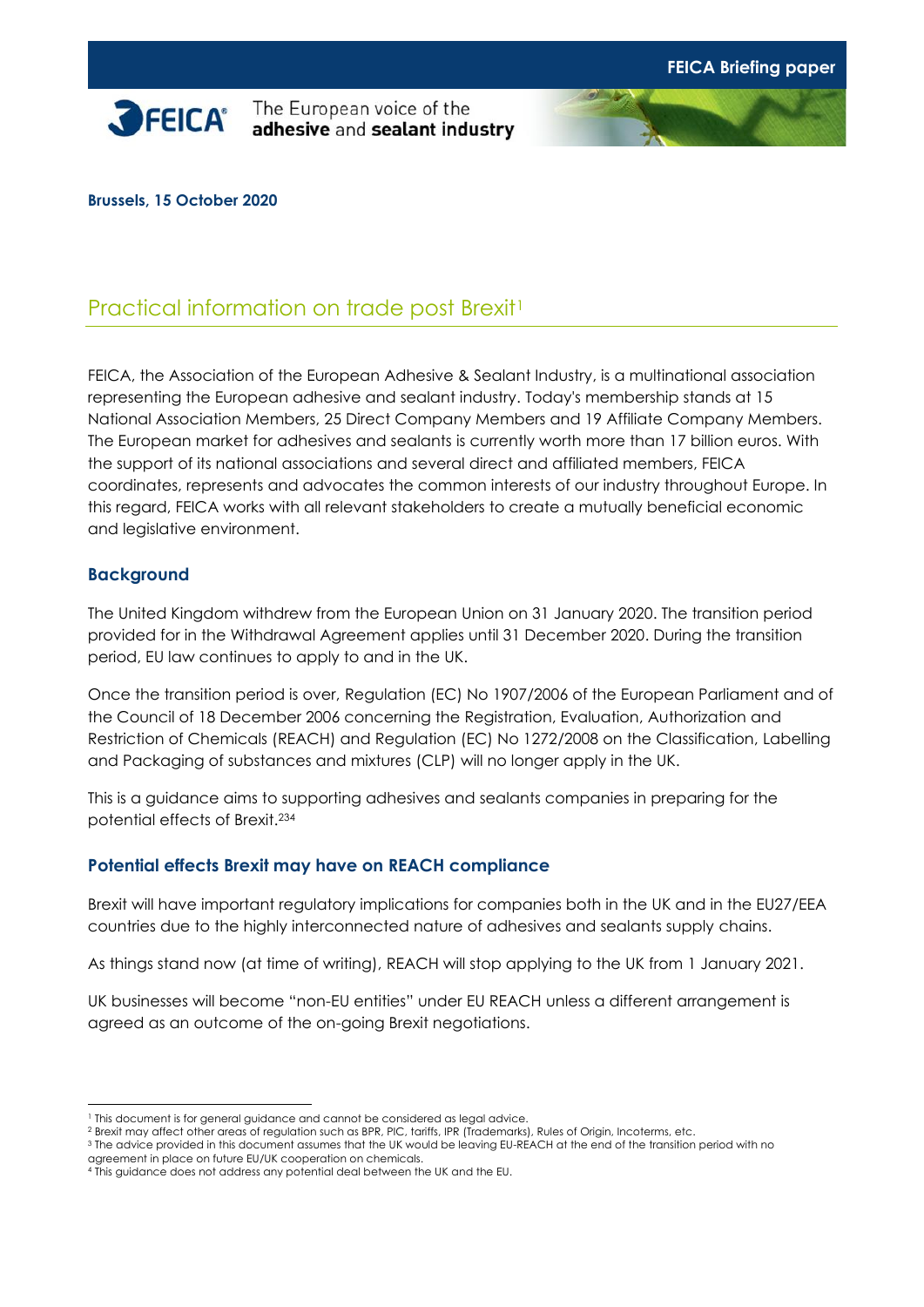The UK Government will convert REACH into UK law. UK REACH (the UK's independent chemicals regulatory framework) will begin on 1 January 2021.

Anyone placing chemicals on the UK and the EU will as such require to follow UK REACH and EU REACH rules.

#### **Impact on downstream users**

Many EU27/EEA and UK based downstream users are currently relying on the more than 23,000 substances registered under EU-REACH by their upstream supply chain.

As of 1 January 2021, EU27 and UK downstream users may become importers under both EU as well as UK-REACH and will need to complete their own registration or rely on their third country suppliers to appoint an Only Representative (OR).

As no import into the EU27/EEA can take place until registration of the substance is complete (which can take months), this situation creates the risk of losing the supply of chemicals, requiring registration under REACH, and is likely to impact industrial value chains.

As of 1 January 2021, EU27/EEA sales to the UK will have to comply with the relevant UK legislation (UK-REACH) under extremely tight and challenging timescales. To ensure the continued import of substances for several months, a transition for registration is envisaged if substances to be registered under UK-REACH are notified. (At the moment, no equivalent notification scheme is foreseen on the EU side).

Complex value chains supplying chemical substances and mixtures from the EU to the UK (and vice versa) will be jeopardised, with decisions taking place at each level of the value chain as to whether or not the efforts to meet duplicative compliance obligations are justified.

Beyond registrations, similar disruptions are expected for existing REACH authorisation holders and their related supply chains (e.g. component manufacturers, chemical formulators) who will no longer be able to rely upon authorisations granted to UK based companies.

#### **Practical considerations to ensure the continuity of your business in the EU**

**Identify substances/mixtures only registered by UK legal entities**

**Identify your role in the supply chain: where and how you do business?**

You should check the list of substances that are only registered by UK legal entities, as published on [the ECHA website.](https://echa.europa.eu/documents/10162/13552/uk_only_reg_en.xlsx/8065c461-f576-be5c-d450-eb480737de7d)

Imports into the EU will continue to be subject to EU-REACH. Once the UK leaves the EU-REACH regime, EU27/EEA businesses relying on REACH registrations from UK suppliers will become importers under EU-REACH and in this case are subject to registration requirements, unless they can purchase the substance from suppliers in the EU27/EEA who have a REACH registration or are covered by EU27/EEA-based ORs appointed from UK companies.

- Check the list of your actual suppliers and approved suppliers of your substances and mixtures.
- Identify substances and mixtures that are sourced from UK suppliers through an inventory.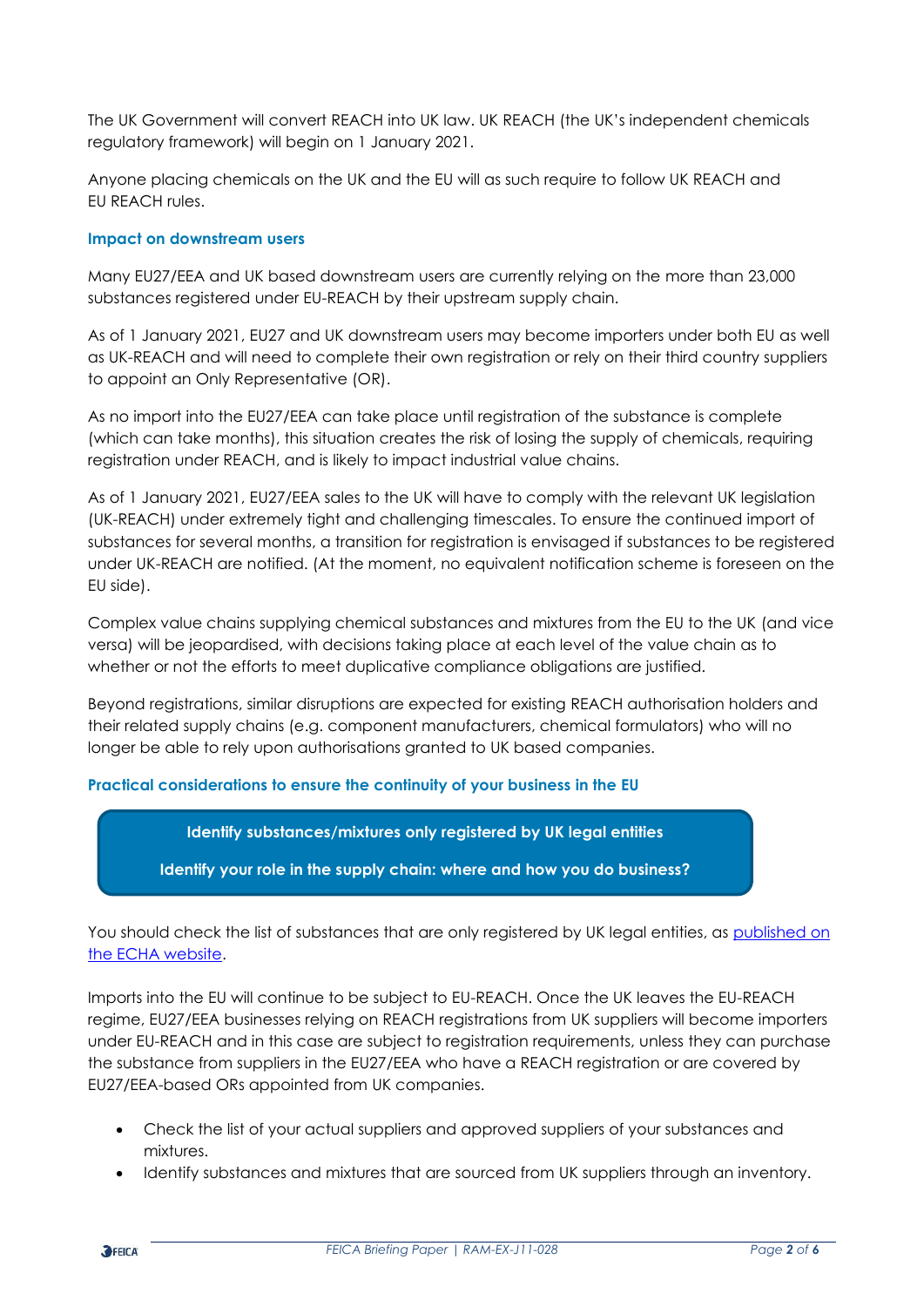- Please bear in mind that registrations are per legal entity, not per company.
- Check whether UK suppliers plan to appoint an EU27/EEA legal entity that will act as EU27/EEA based OR to ensure continued supply in the EU27/EEA or if there is, or will be, another EU27/EEA importer or manufacturer that you can source from.
- If you are yourself already importing a substance and at the same time you have a registration under your company name, you can continue to be supplied from the UK source as you can be covered by your own registration. Your dossier would need to be updated in due course once the UK leaves EU-REACH to indicate the additional volume being imported in the dossier. Please be mindful that higher tonnage bands may be reached and further testing required as a consequence.
- If there are other suppliers in the EU27/EEA countries, or other non-EU27/EEA suppliers covered by an OR in the EU27/EEA, they may be able to supply you. If they are not approved yet by your company, you may have to initiate the process of approval of a new supplier, which may be rather cumbersome and time consuming in some cases.
- If the other options are not available or you are not sure, you have to reflect on whether registering substances on their own or in mixtures as EU27/EEA importer may be a way forward (if import into the EU27/EEA reaches 1 tonne or more per year). A registration as importer would allow you to import from various non-EU27/EEA sources if the substance is the same and if allowed by your quality system and your requirements for approving new suppliers. However, the EU27/EEA importer can only start importing once ECHA has confirmed the completeness of the registration, or three weeks after the submission date if there is no indication to the contrary from ECHA.
- Please remember that in the case of mixtures, an EU27/EEA supplier of a mixture may also be dependent on a UK supplier for a substance or for a mixture in a mixture.
- If your supplier of a mixture can confirm to you that their suppliers of the substances used for the mixture are situated in the EU27/EEA then no problems are expected. In all other cases there may be a risk of potential supply chain disruption if no action is taken in future.
- Substances in stock, registered by the manufacturer/importer/Only Representative located in the UK, placed on the market of the EU27/EEA before the transition period ends, can continue to be placed on the EU27/EEA market and used afterwards. However, any consignment of a substance imported into the EU27/EEA market following the end of the transition has to be registered in accordance with the EU rules, i.e. by a registrant/Only Representative established in the EU27/EEA.

#### **Implications of a future UK REACH for UK and EU27/EEA companies**

If your company sells chemical products in the UK, please take into consideration that imports into the UK from the EU27/EEA will be subject to UK legislation.

In the absence of a specific agreement between the EU and the UK on REACH, the following actions are expected to arise and should be considered as a result of UK-REACH starting to apply to the UK.

> **Identify substances/mixtures that you are importing into the UK from EU manufacturers**

#### **Identify all products that are exported to the UK market.**

• UK companies (currently downstream users) that source products from EU27/EEA suppliers will become UK importers under UK-REACH and may be subject to UK-REACH registration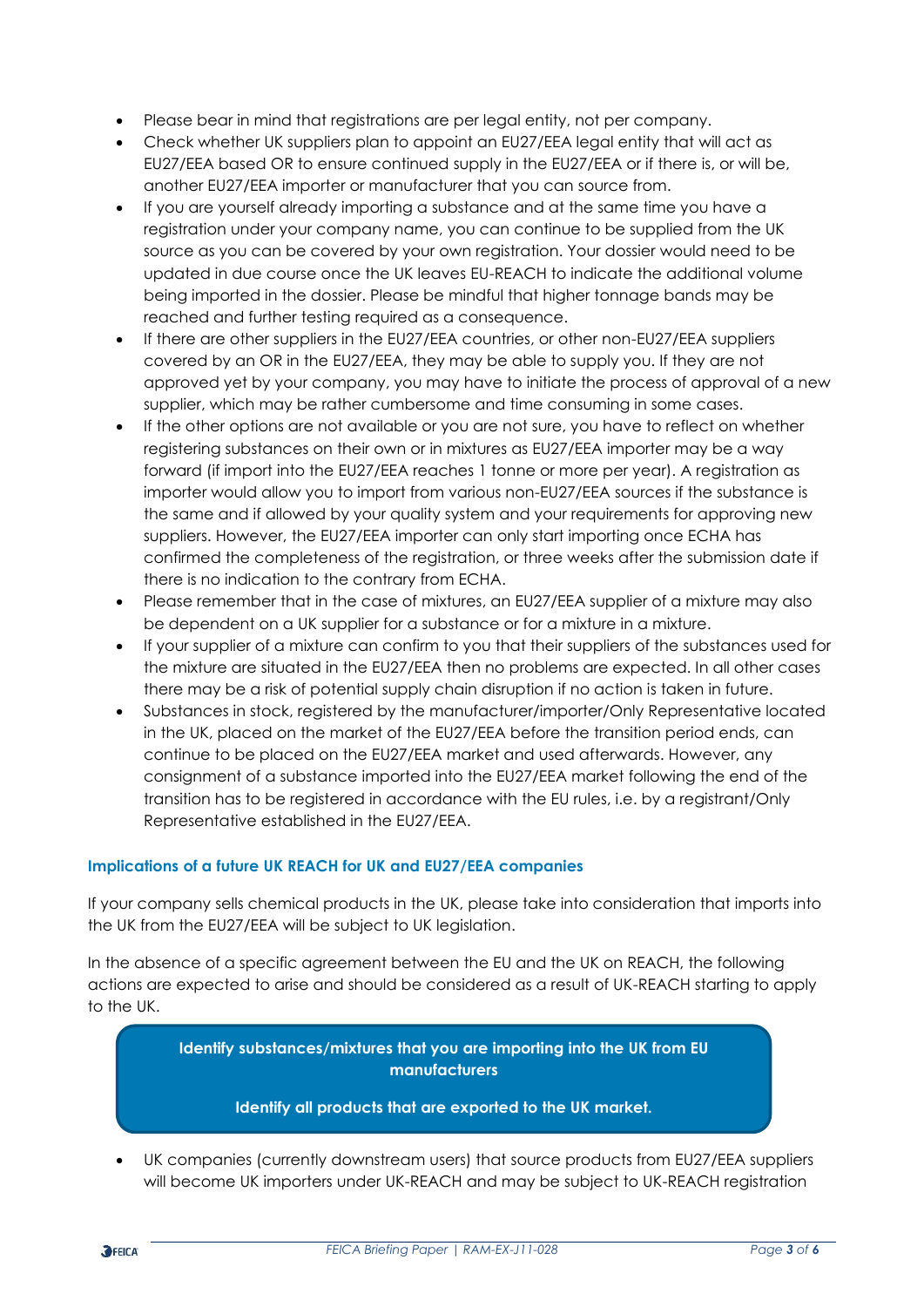obligations. A notification within 300 days from 1 January 2021 (i.e. by 27 October 2021) is expected to be required as an interim arrangement, with full registration expected within 2, 4 or 6 years of 28 October 2021, depending on tonnage band (see Fig.1).

• UK-based ORs that will be appointed by EU27/EEA suppliers will be able to make notifications for imports sourced by existing UK downstream users and distributors. If the notification is completed by an OR within the proposed 300 days from 1 January 2021 (i.e. by 27 October 2021), the downstream user or distributor would not need to notify.

| Deadline Post 28 October 2021 | Tonnage                      | <b>Hazardous Property</b>                                                                                                                                                                                                                            |
|-------------------------------|------------------------------|------------------------------------------------------------------------------------------------------------------------------------------------------------------------------------------------------------------------------------------------------|
| 27 October 2023               | 1000 tonnes or more per year | · Carcinogenic, mutagenic or<br>toxic for reproduction (CMRs) -<br>1 tonne or more per year.<br>• Very toxic to aquatic<br>organisms (acute or chronic) -<br>100 tonnes or more per year.<br>• Candidate list substances (as<br>at 31 December 2020) |
| 27 October 2025               | 100 tonnes or more per year  | • Candidate list substances (as<br>at 27 October 2023)                                                                                                                                                                                               |
| 27 October 2027               | 1 tonne or more per year     |                                                                                                                                                                                                                                                      |

Fig 1. Proposed tonnage band deadlines under UK-REACH (subject to scrutiny by parliament and the devolved administrations).

## **Potential effects Brexit may have on CLP compliance**

From 1 January 2021, companies placing chemicals (substances and mixtures) on the UK market will have to comply with the UK CLP Regulation.

UK mandatory classification and labelling (UK MCL) will replace the EU harmonised classification and labelling system in the UK. UK-based businesses will be required to notify the UK CLP Agency of the classification and labelling of the substances/mixtures they place on the UK market, where they meet the criteria for notification. <sup>5</sup> Substances must be classified and labelled, where required, in accordance with UK MCL and with the entries in the UK MCL list hosted and managed by the UK CLP Agency.

### **Downstream users and distributors of substances/mixtures supplied from the EU/ European Economic Area (EEA)**

UK based downstream users or distributors will become importers after the end of the transition period and therefore, responsible for the classification, labelling and packaging of chemicals imported into the UK.

The main requirements regarding the classification, labelling and packaging of chemicals will remain the same:

- Substances and mixtures should be classified, i.e. any hazardous properties must be identified
- Substances and mixtures must be labelled to reflect their hazard classification

<sup>5</sup> Further information is provided in the scenario table (PDF)- Portable Document Format available at:<https://www.hse.gov.uk/brexit/clp-scenario-table.pdf>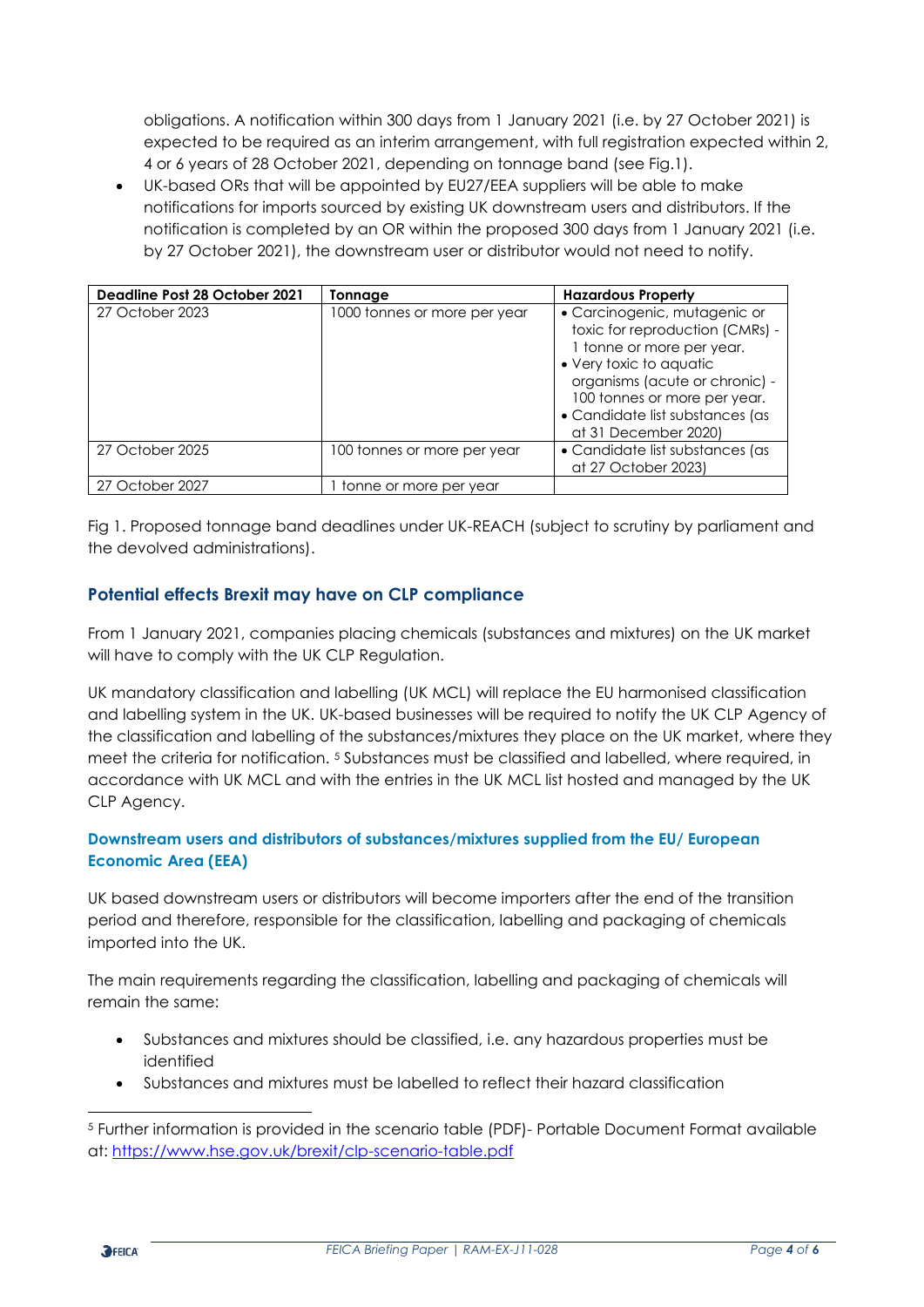- Substances and mixtures placed on the UK market must still be safely and securely packaged. Requirements for child resistant closures and tactile warning devices will remain in place.
- All suppliers based in Great Britain will continue to be responsible for identifying, examining and evaluating available scientific and information on substances and mixtures relating to possible physical, health or environmental hazardous properties of chemicals.

The UK CLP Regulation, as retained EU law, will continue to adopt the United Nations Globally Harmonized System of classification and labelling of chemicals (UN GHS) in a similar way to the EU CLP Regulation.

### **Further information**

Further information is available at:

#### **ECHA**

<https://echa.europa.eu/uk-withdrawal-from-the-eu>

#### **European Commission's webpage**

[https://ec.europa.eu/info/european-union-and-united-kingdom-forging-new-partnership\\_en](https://ec.europa.eu/info/european-union-and-united-kingdom-forging-new-partnership_en)

#### **UK Government**

<https://www.gov.uk/transition>

<https://www.gov.uk/government/publications/our-approach-to-the-future-relationship-with-the-eu>

<https://www.hse.gov.uk/brexit/index.htm>

#### **Industry positions and guidance (CIA/Cefic)**

<https://cefic.org/policy-matters/industrial-policy/brexit/>

<https://www.cia.org.uk/>

<https://www.cia.org.uk/reachready/>(FAQs and Brexit navigator)

#### **Contact**

#### **FEICA Regulatory Affairs**:

Paula Diaz [\(p.diaz@feica.eu\)](mailto:p.diaz@feica.eu)

FEICA is registered in the **EU Transparency Register** with ID no. **51642763262-89**

FEICA - Association of the European Adhesive & Sealant Industry Avenue Edmond van Nieuwenhuyse 2, B-1160 Brussels, Belgium Tel: +32 (0)2 896 96 00 [info@feica.eu](mailto:info@feica.eu) | [www.feica.eu](http://www.feica.eu/)

#### **Publication ref.: RAM-EX-J11-028**

*This document has been designed using the best knowledge currently available, and is to be relied upon at the user's own risk. The information is provided in good faith and no representations or warranties are made with regards to the accuracy or*